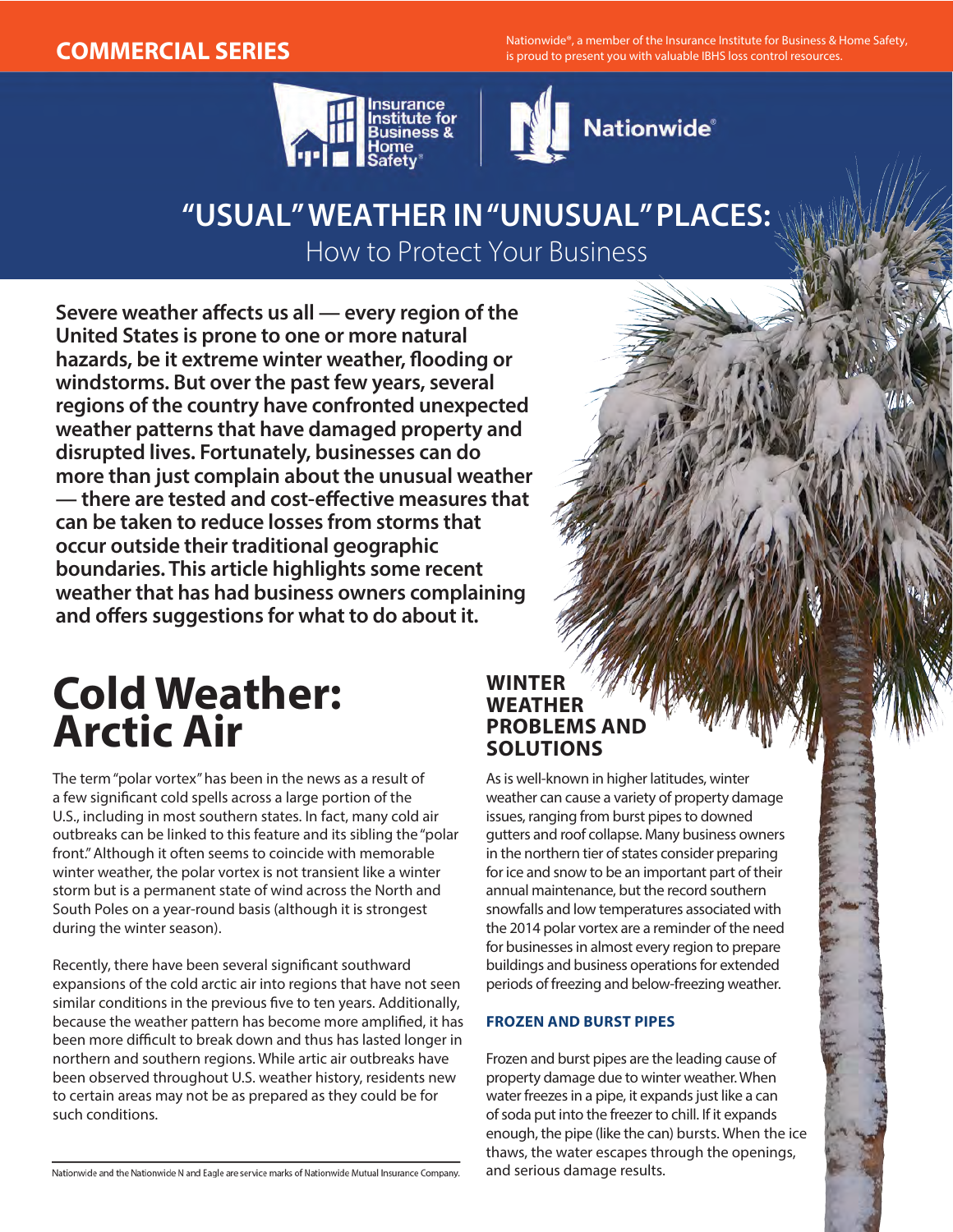Generally, commercial structures in northern climates are built with water pipes located on the inside of the building insulation, protecting the pipes from subfreezing weather. However, water pipes in southern zones can be more vulnerable to winter cold spells because they are more likely to be located in unprotected areas outside of the building insulation (e.g., in attics, crawl spaces and outside walls). According to research by the Building Research Council at the University of Illinois, as well as a survey of practicing plumbers, uninsulated pipes begin to freeze when temperatures hit about 20 degrees F.

The following suggestions will help business owners prevent damage from frozen pipes:

- Pipes in attics and crawl spaces should be protected with insulation (fiberglass or foam sleeves).
- Heating cables and tapes are also effective in freeze protection. Select a heating cable with the UL label and a built-in thermostat that turns the heat on when needed. (Without a thermostat, the cable has to be plugged in each time and might be forgotten.) Follow the manufacturer's instructions closely.
- Doors on cabinets under sinks should be left open during cold spells to allow the warmer air of the room to circulate around the pipes.
- Exterior pipes should be drained or enclosed in twoinch fiberglass insulation sleeves.
- Pipes leading to the exterior should be shut off and drained at the start of the winter. If these exterior faucets do not have a shut-off valve inside the building, have one installed by a plumber.
- During periods of extreme cold temperatures, let faucets drip slowly to keep water flowing through pipes that are vulnerable to freezing. Ice might still form in the pipes, but an open faucet allows water to escape before the pressure builds to where a pipe can burst. If the dripping stops, it may mean that ice is blocking the pipe; keep the faucet open, since the pipe still needs pressure relief.

For further information on frozen and burst pipes, see [www.](http://www.disastersafety.org/freezing_weather/prevent-frozen-pipes) [disastersafety.org/freezing\\_weather/prevent-frozen-pipes](http://www.disastersafety.org/freezing_weather/prevent-frozen-pipes).

#### **SNOW AND ICE ISSUES**

While unusual in southern states, record snowfalls over the past several years have resulted in roof collapses as far south as Arizona, Georgia, and the Carolinas. As part of preventive maintenance, it is a good idea for property owners to find out their roof's capacity for snow. This will depend on the slope

of the roof, its structure and condition, and how deep and heavy the snow is — a particular concern where water mixed with snow may make it heavier than the equivalent volume of lightly packed snow. A structural engineer can determine the maximum loads a roof can withstand, as well as provide practical solutions to improve roof strength. Learn more about preventing roof collapse at [www.disastersafety.org/freezing\\_](http://www.disastersafety.org/freezing_weather/reducing-roof-risks) [weather/reducing-roof-risks](http://www.disastersafety.org/freezing_weather/reducing-roof-risks).

Additionally, the following suggestions will help business owners prevent water intrusion and roof and gutter damage from heavy snow or ice build-up:

- Inspect gutter hangers, spikes, fasteners, seams, guards and downspouts for securement. Heavy snow or ice can cause gutters to weaken and sag, leading them to break away from the building and allow for water intrusion.
- Inspect gutters and remove any accumulated debris or vegetation. These materials can trap snow and ice and add to the loads on the gutters, which may cause them to detach and increase the risk of water damage.
- Take action to prevent ice dams. Ice dams are ridges of ice that form at the edge of a roof or around drains and prevent melting snow from draining off the roof — a particular concern in areas where eaves may be remain colder than the roof surface above. The water that backs up behind an ice dam can leak into the building and cause damage to walls, ceilings, insulation and other areas. Learn more about preventing ice dams at [www.disastersafety.](http://www.disastersafety.org/freezing_weather/preventing-ice-dams-on-businesses) [org/freezing\\_weather/preventing-ice-dams-on](http://www.disastersafety.org/freezing_weather/preventing-ice-dams-on-businesses)[businesses](http://www.disastersafety.org/freezing_weather/preventing-ice-dams-on-businesses).



*Not all types of snow weigh the same. The above chart looks at the differences between fresh snow, packed snow, and ice. A structural engineer can determine the maximum loads your roof can withstand, as well as provide practical solutions to improve roof strength.*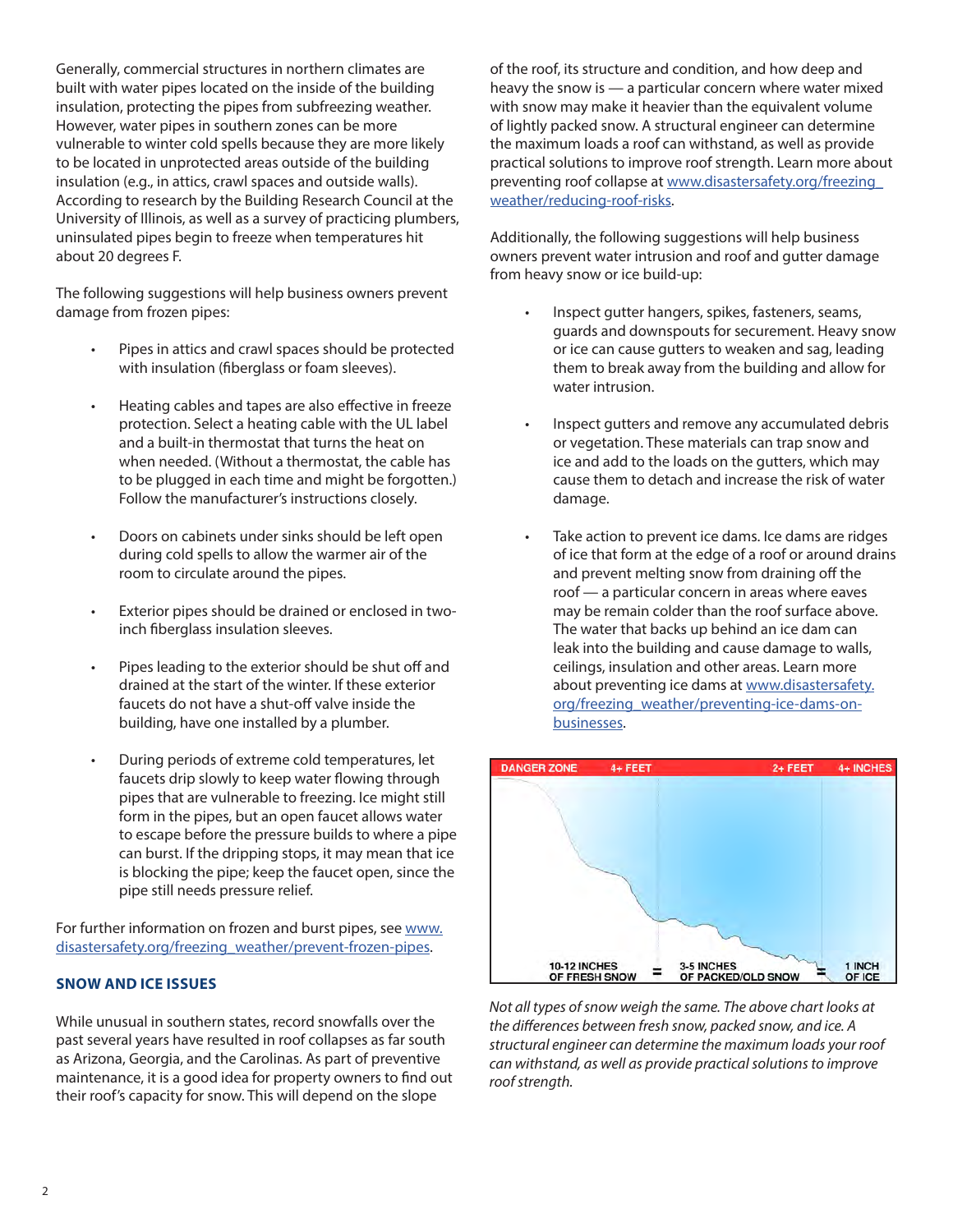# **Derechos: Damaging Thunderstorms**

A derecho is a widespread and long-lived windstorm associated with a rapidly moving complex of thunderstorms. The majority of observed wind speeds are usually 60-70 mph; however, wind gusts can reach speeds of 80-100 mph. Derechos typically develop in the Midwest region of the U.S. but once mature can travel several hundred miles, impacting areas well away from their place of origin. In areas that have no memory of or experience with a strong derecho, they can catch residents and business owners unprepared, damaging property and leaving homes and businesses without power for days.

In June 2013, two damaging derechos occurred in different regions of the U.S. On June 13, the first derecho caused extensive damage throughout the Midwest, central Appalachians, and Mid-Atlantic states. A second, more widespread and intense derecho occurred the following day and traveled across the southeastern U.S., resulting in major wind damage throughout North Carolina, Virginia, and Maryland. Over an 18-hour timespan, the two storms covered approximately 1,100 miles with a total of 295 severe thunderstorm and tornado warnings issued, according to the National Weather Service's Storm Prediction Center (SPC). The storms caused extensive damage in 18 states from Iowa to South Carolina as a result of significant straight-line winds and isolated tornadoes.

#### **DAMAGING THUNDERSTORMS PROBLEMS AND SOLUTIONS**

High-wind weather systems of all scales (e.g., hurricanes, tornadoes, coastal lows, derechos, etc.) can cause significant damage to commercial buildings in both coastal and inland areas. Building components vulnerable to high-wind damage include the roof system, walls, windows and doors, and attached structures.

Commercial building codes help to protect the substantial investment that business owners have in their facilities, inventories, operations and employees, and should be incorporated into any building construction or renovation. The technical requirements outlined in the codes are a practical means of achieving life safety protections, and the codes incorporate minimum design wind speeds as determined by American Society of Civil Engineers (ASCE) standards committee.

However, since building codes are minimum acceptable standards for life safety and public welfare protection, they may not provide businesses with as much property protection as they need to prevent significant damage-related disruptions. Business owners wishing to utilize stronger and cost-effective wind protections can take advantage of

### **COMMERCIAL HIGH-WIND TESTING**

To demonstrate how businesses can reduce wind damage to their buildings, the Insurance Institute for Business & Home Safety (IBHS) conducted a commercial high-wind test in July 2012 at its state-of-the-art Research Center. The test compared "common" versus "stronger" construction practices for small retail/service masonry structures. The exact same materials were used to construct both buildings; however, the focus was on how these materials were installed.

Modest reinforcement of the walls, as well as the addition of a continuous load path by tying the roof to the walls and the walls to the foundation, resulted in 90 percent less damage repair costs for the "stronger" building than for the "common" construction building (\$4,680 vs. \$44,709 respectively — not taking business interruption losses into account). These improvements only added approximately five percent to the cost of the "stronger" building — an amount that is less than the sales tax in many states. Learn more about IBHS' commercial high-wind testing and the specific recommendations for building owners that resulted from the research at [www.](http://www.disastersafety.org/ibhs-commercial-building-wind-demo) [disastersafety.org/ibhs-commercial-building-wind-demo.](http://www.disastersafety.org/ibhs-commercial-building-wind-demo)



*At a 105 mph wind gust, the equivalent to 85 mph oneminute sustained winds, the wall separated from the "common practice" building and the masonry side wall collapsed during the first full-scale high-wind test of commercial structures at the IBHS Research Center.*